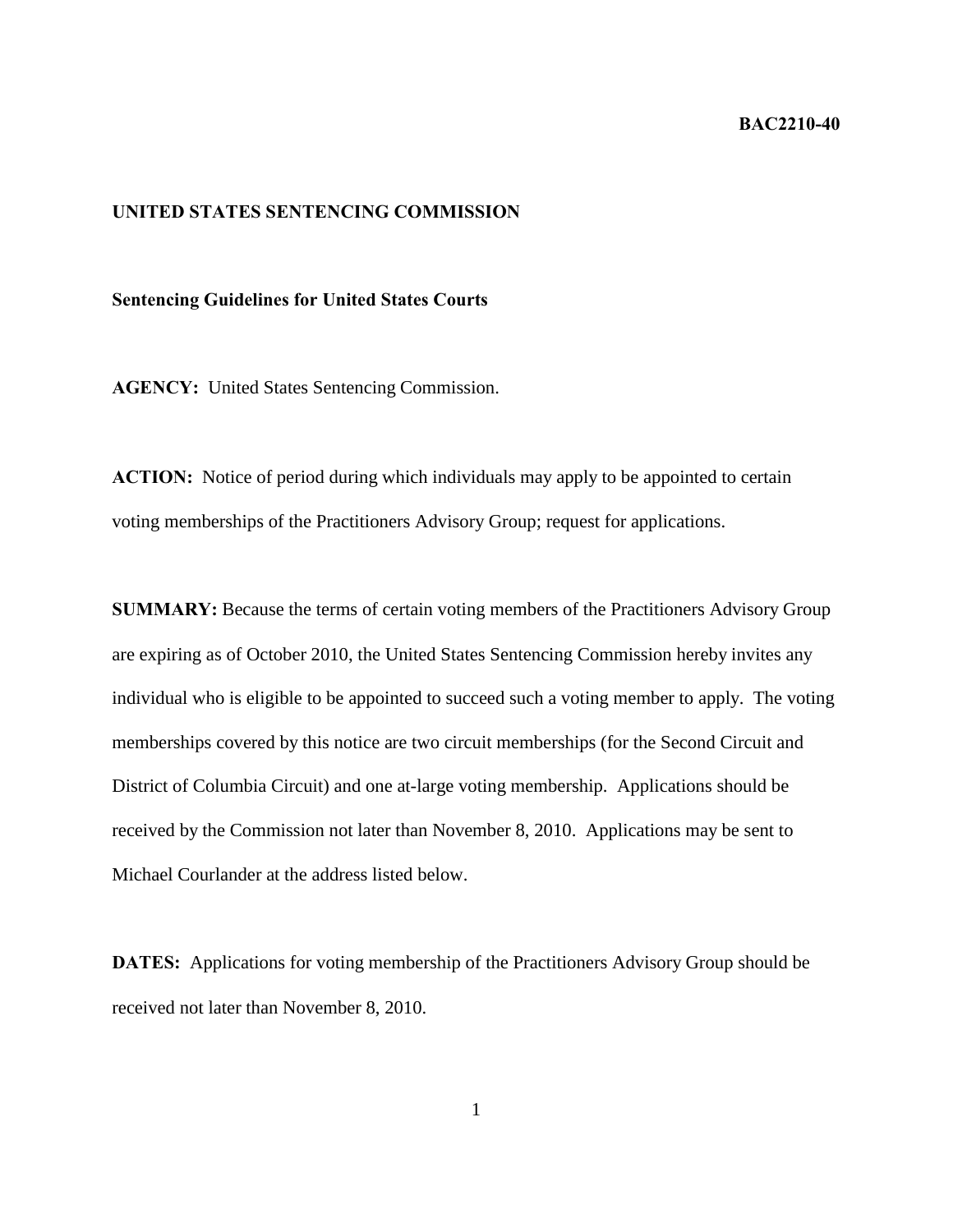**ADDRESS:** Send applications to: United States Sentencing Commission, One Columbus Circle, NE, Suite 2-500, South Lobby, Washington, DC 20002-8002, Attention: Public Affairs.

**FOR FURTHER INFORMATION CONTACT:** Michael Courlander, Public Affairs Officer, Telephone: (202) 502-4597.

**SUPPLEMENTARY INFORMATION:** The Practitioners Advisory Group of the United States Sentencing Commission is a standing advisory group of the United States Sentencing Commission pursuant to 28 U.S.C. § 995 and Rule 5.4 of the Commission's Rules of Practice and Procedure. Under the charter for the advisory group, the purpose of the advisory group is (1) to assist the Commission in carrying out its statutory responsibilities under 28 U.S.C. § 994(o); (2) to provide to the Commission its views on the Commission's activities and work, including proposed priorities and amendments; (3) to disseminate to defense attorneys, and to other professionals in the defense community, information regarding federal sentencing issues; and (4) to perform other related functions as the Commission requests. The advisory group consists of not more than 17 voting members, each of whom may serve not more than two consecutive three-year terms. Of those 17 voting members, one shall be Chair, one shall be Vice Chair, 12 shall be circuit members (one for each federal judicial circuit other than the Federal Circuit), and three shall be at-large members.

To be eligible to serve as a voting member, an individual must be an attorney who (1) devotes a substantial portion of his or her professional work to advocating the interests of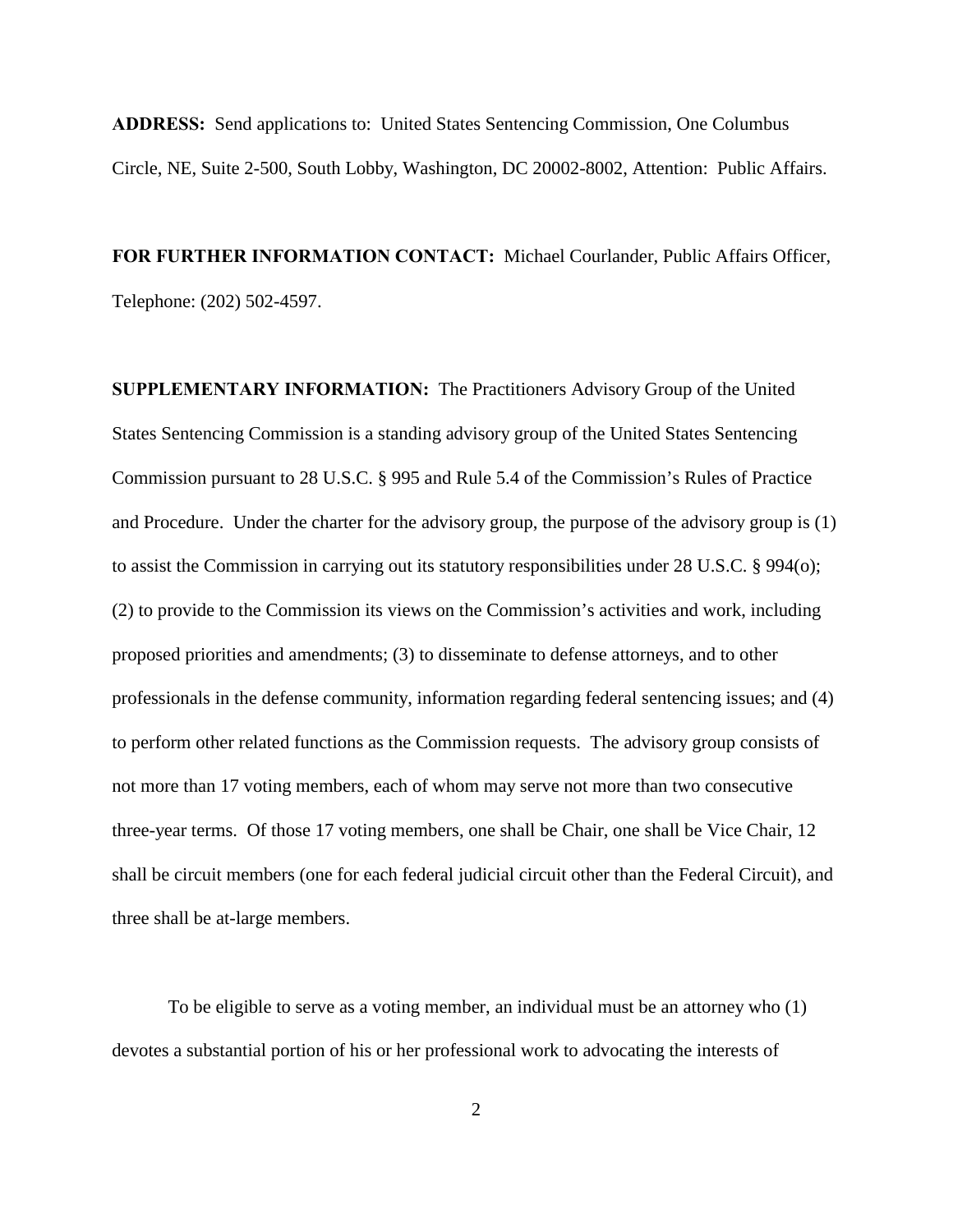privately-represented individuals, or of individuals represented by private practitioners through appointment under the Criminal Justice Act of 1964, within the federal criminal justice system; (2) has significant experience with federal sentencing or post-conviction issues related to criminal sentences; and (3) is in good standing of the highest court of the jurisdiction or jurisdictions in which he or she is admitted to practice. Additionally, to be eligible to serve as a circuit member, the individual's primary place of business or a substantial portion of his or her practice must be in the circuit concerned. Each voting member is appointed by the Commission.

The Commission invites any individual who is eligible to be appointed to a voting membership covered by this notice to apply.